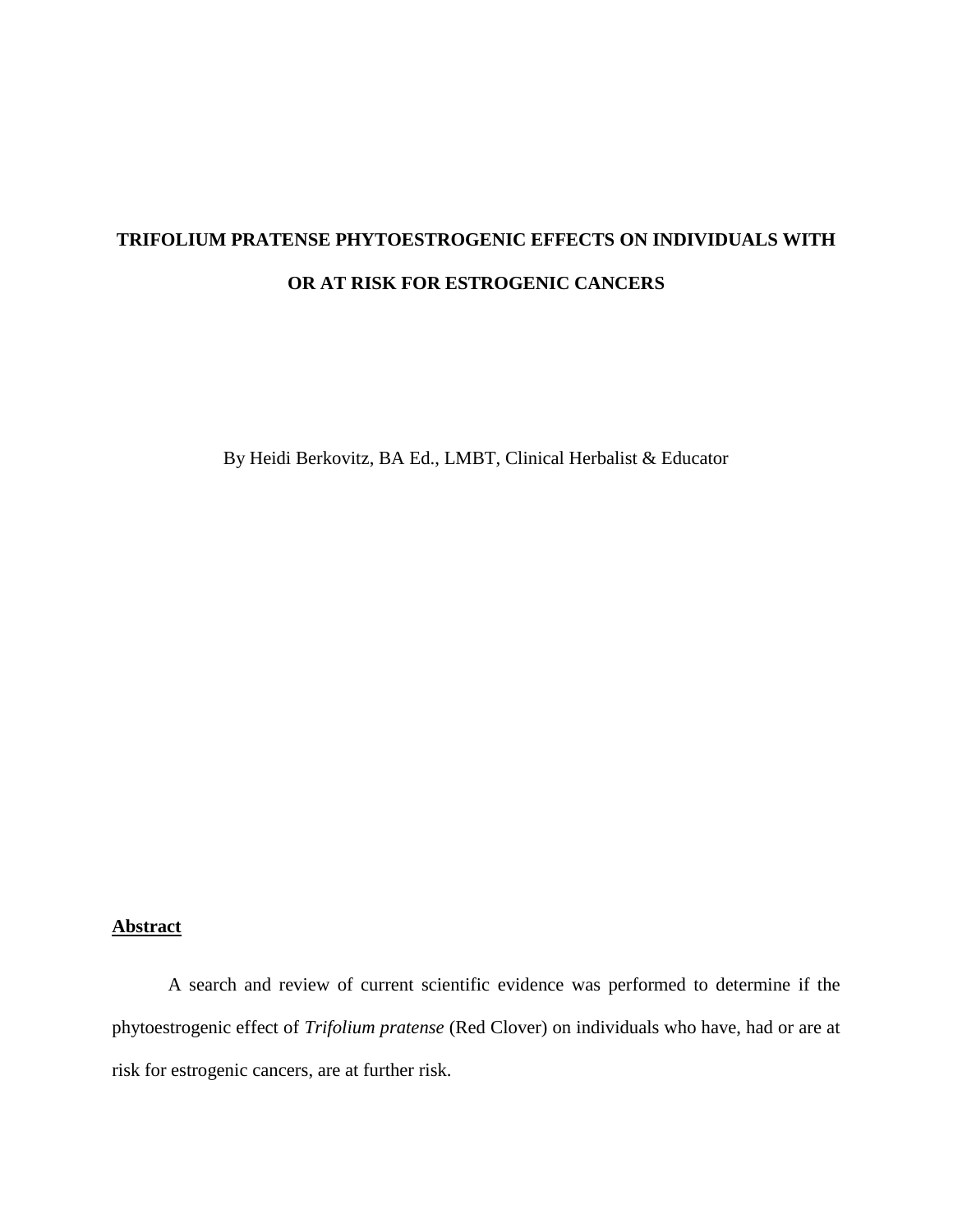Databases searched include PubMed, PubMed Central, Natural Standards Database, Google Scholar, Cochran Reviews, following relevant links in resource section of articles, polling herbalists from a variety of online interactive groups and personal associations, and a variety of herbal books.

The trend in the evidence suggests that there is an extremely low risk of harm by the phytoestrogens found in *T. pratense*. Studies show its relative safety*,* even for those individuals with a history of estrogenic cancers.

**Key Words:** Red Clover, Trifolium pratense, phytoestrogens, xenoestrogens, isoflavones, isoflavanoids, biochanin A, formononetin, daidzein and genistein, in vivo, human clinical trials, cancer, cancer survivor, breast cancer, uterine cancer, prostate cancer, ovarian cancer, estrogen, estradiol, estrone combined with Boolean search words.

### **Introduction**

*Trifolium pratense* (Red Clover) is an herb rich in phytoestrogens, containing " plantbased compounds structurally similar to estradiol, capable of binding to estrogen receptors as agonists or antagonists. Red clover was traditionally used to treat asthma, pertussis, cancer, and gout. In modern times, isoflavone extracts of red clover are most often used to treat menopausal symptoms, as an alternative hormone replacement therapy; to treat hyperlipidemia; or to prevent osteoporosis." (Natural Standards Database 2014)

A literature review was conducted on nine different studies to investigate the safety of *T. pratense* for those individuals who have, had or are at risk for estrogenic cancers, including cancers of breast, uterine, ovarian or prostate.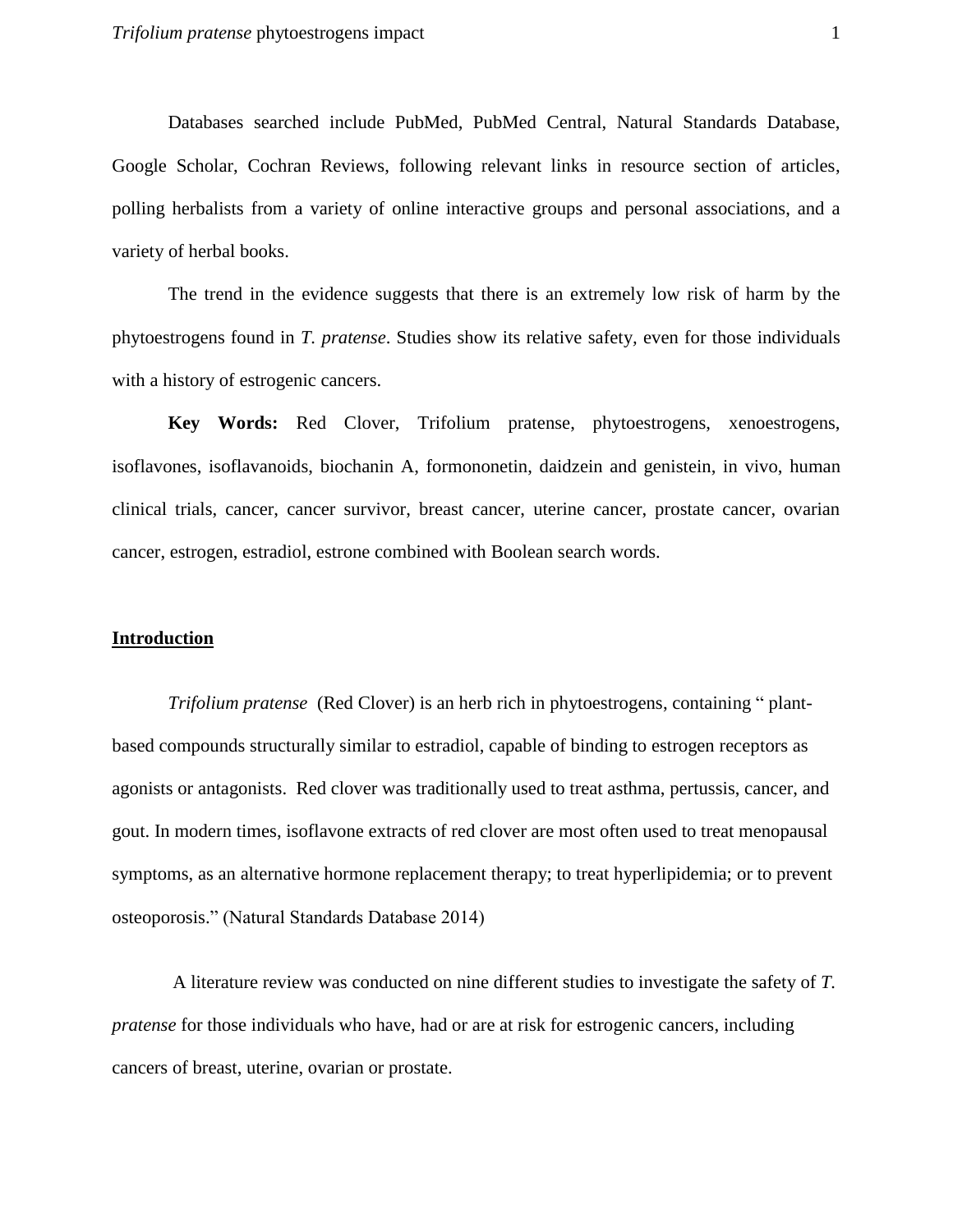Further research was conducted on the phytoestrogens specific to *T. pratense*, xenoestrogens, and natural estrogens produced in the body. Understanding how each type of estrogen interacts within the body is an important factor when deciding whether or not to supplement with *T. pratense*. Evidence seems to point to its relative safety, despite whether or not the consumer has or had estrogenic-type cancers.

Detailed, long term research studies involving herbal, non-food phytoestrogens, with the exception of soy and flax, are few and far between. Several of the studies on *T. pratense* were found in combination with other phytoestrogenic herbs or foods, mostly soy. There continues to be an uncertainty about the long term effects of phytoestrogenic supplementation surrounding atrisk individuals. Results point to minimal or even no known negative effects on study participants, yet the lengths of the studies did not exceed three years.

Fear and confusion from both cancer survivors and oncologists may lead to avoidance and exclusion of herbs like *T. pratense*, and perhaps unnecessarily so. The intention of this paper is to provide facts so that individuals desiring to use red clover medicinally can make an educated decision while mitigating misinformation or fear.

#### **Means and Methods**

#### **Research Thesis**

*Trifolium pratense* phytoestrogenic effects on individuals wit or at risk for estrogenic cancers.

# **Search and Selection Criteria**

Studies were based on the phytoestrogen impact of *T. pratense* in individuals who had a history of or were at risk for estrogenic cancers. The terms used as search criteria on PubMed,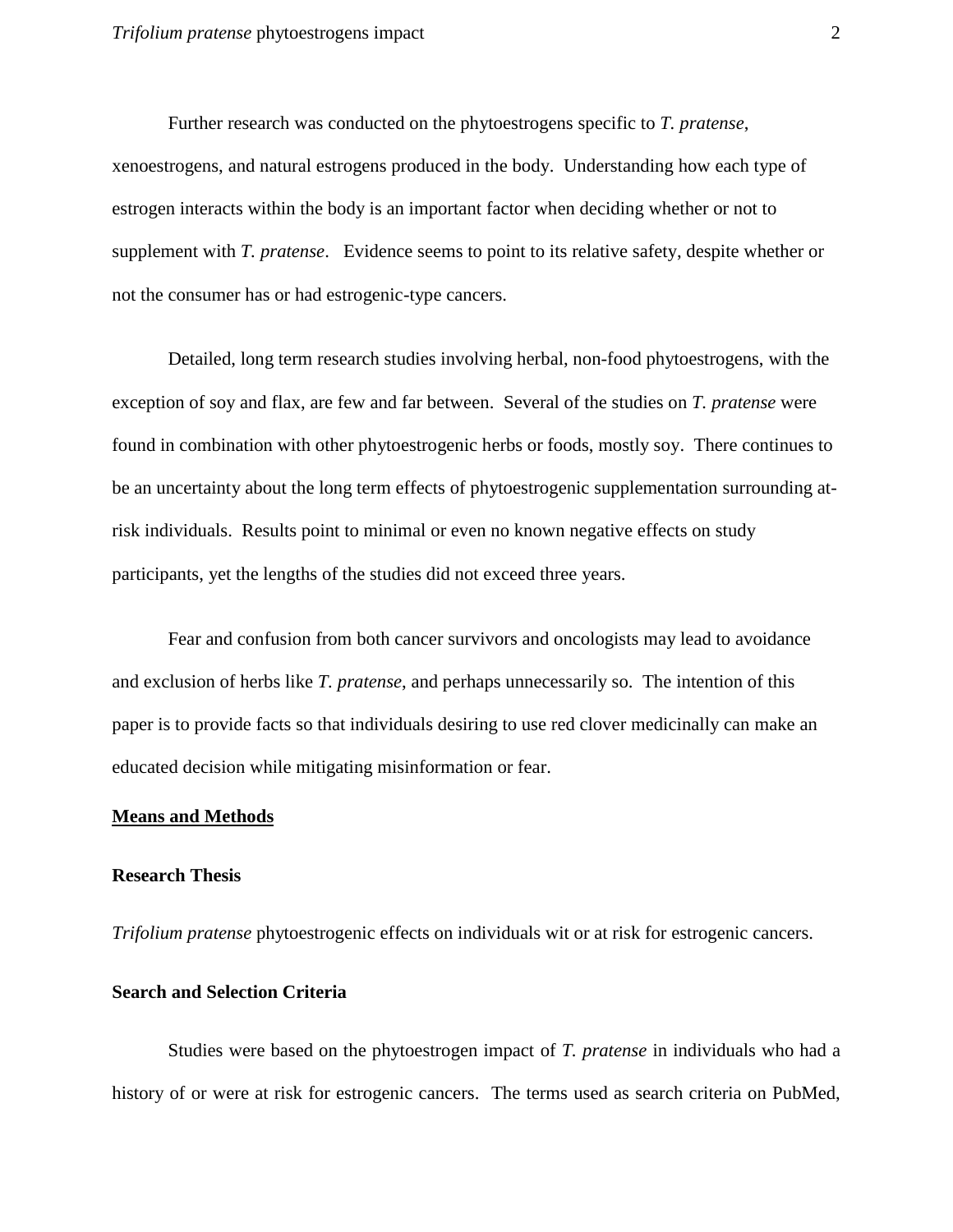PubMed Central, Natural Standards Database, Google Scholar, Cochran Reviews were Red Clover, *Trifolium pratense*, phytoestrogens, xenoestrogens, isoflavones, isoflavanoids, biochanin A, formononetin, daidzein, genistein, *in vivo*, human clinical trials, cancer, cancer survivor, breast cancer, uterine cancer, prostate cancer, ovarian cancer, estrogen, estradiol and estrone, combined with Boolean search words.

A large number of articles were found using these terms in various combinations. To narrow the field, only reputable databases were used. Studies based on human trials were favored in lieu of those based on test tube or animal research. Literature reviews consisting of one metaanalysis of 10 randomized control studies, one observational study, two case controlled studies, two systemic reviews, four clinical trials, and one case report were chosen.

Relevant links in resource sections of articles were followed for further research, as well as an informal survey of herbalists from online interactive groups and personal associations. A variety of herbal books were referenced, such as *Medical Herbalism* by David Hoffmann and *Herbal Constituents* by Lisa Ganora.

In addition, email correspondence was conducted between the author and Juliette Blankenspoor, who is an author, clinical herbalist and owner of the Chestnut School of Herbal Medicine in Asheville, North Carolina.

# **Data Analysis**

All articles were analyzed to determine if there was consistency in the population, randomization, data collection and outcome measures as well as to determine if they supported the research thesis. Although there was some variation between the studies, a focus on the hormonal effects of the isoflavones in *T. pratense* consistently appeared.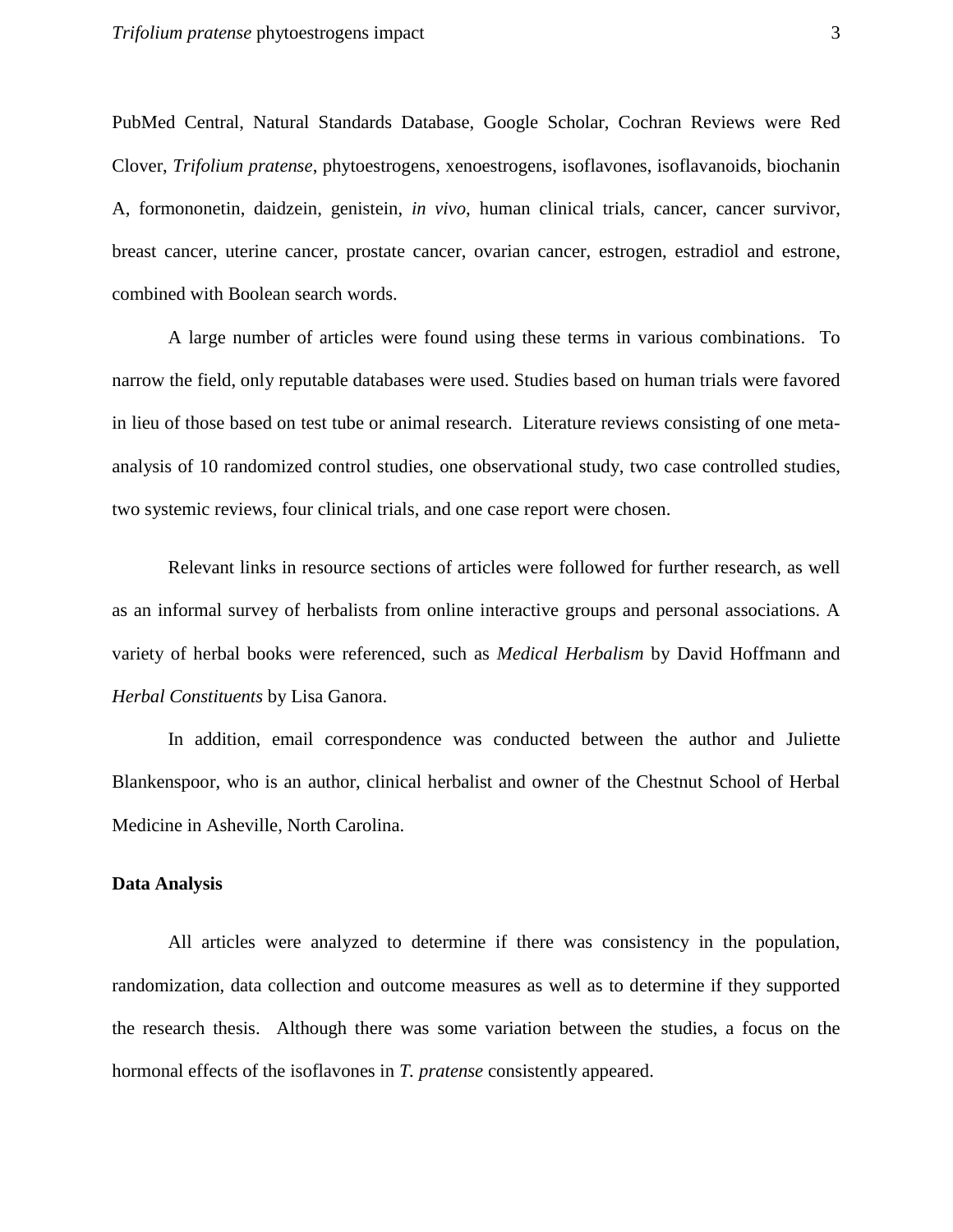# **Cases and Controls with Results**

In evaluating and exploring available studies on *T. pratense* and the estrogenic effects on human subjects, cross reference strategies were used. Any research based on theory vs. actual human study was noted. Only studies involving humans with some kind of relationship to estrogenic cancers were chosen.

**Study One**: "A three year, randomized, double-blind, placebo-controlled pilot trial study was conducted with in healthy women aged 35-70 years, with at least one first-degree relative with breast cancer. Subjects taking either red clover isoflavones or a placebo were assessed clinically, blood samples were taken every six months, and a mammography, bone density and transvaginal ultrasound (postmenopausal women only) was conducted once per year.

No significant differences in breast density, endometrial thickness, serum cholesterol, follicle stimulating hormone levels and bone mineral density were detected between those taking red clover isoflavones and placebo.

In postmenopausal women, some significant differences in bone marker levels were seen between active and placebo groups, at six months and at 12 months. The adverse event profile was similar across all red clover isoflavone and placebo groups.

This study concluded that treatment with red clover isoflavones is safe and well-tolerated in healthy women and did not adversely affect breast density, skeletal strength or cardiovascular status. In postmenopausal women, endometrial status was not adversely affected. The adverse event profile was similar between red clover isoflavones, and placebo and endocrine status did not differ" (Powles TJ, et al, 2008).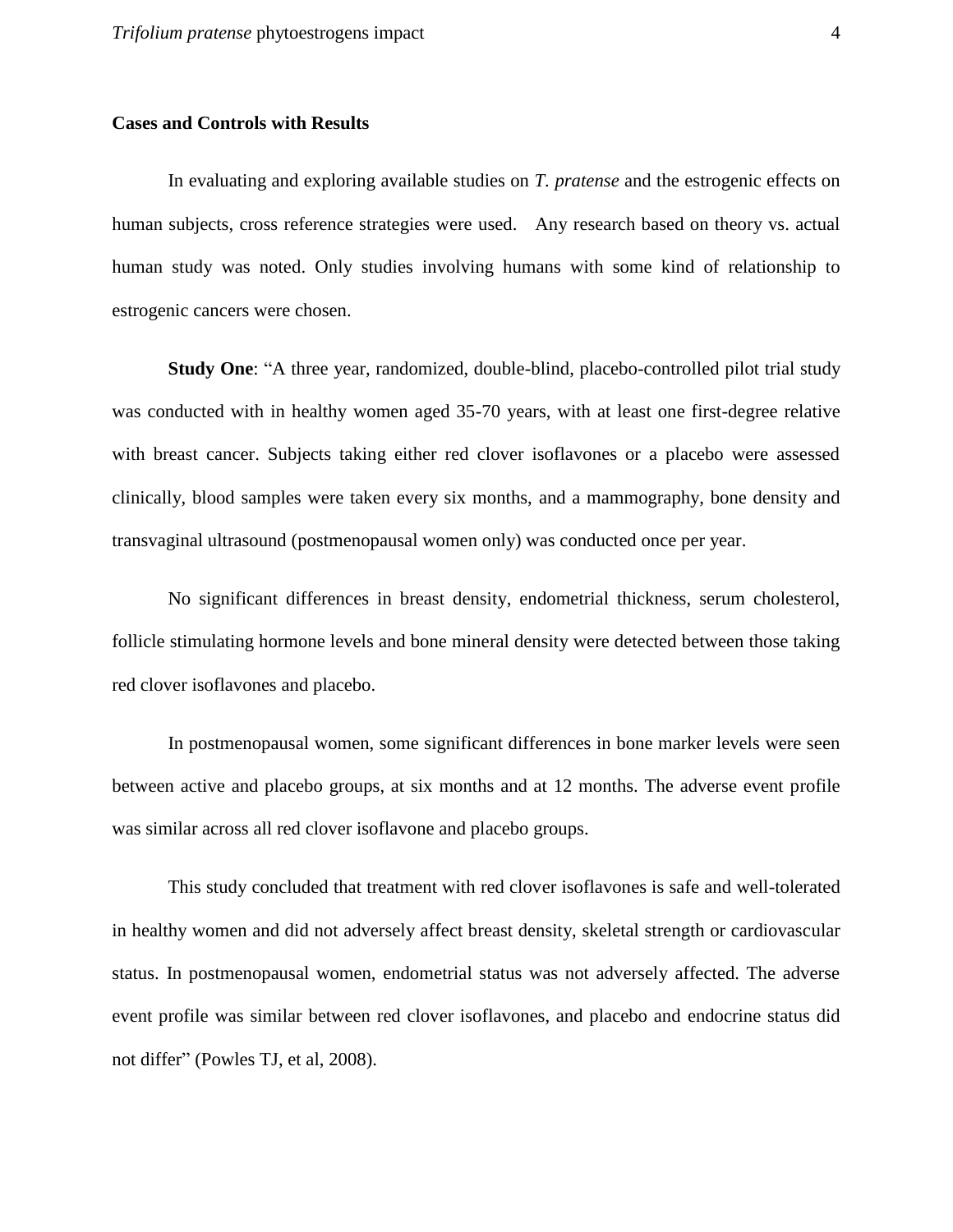**Study Two:** "A meta-analysis of 8 randomized control studies, including 1287 breast cancer survivors, suggested that isoflavones had no significant effect on breast density among post-menopausal women but there may be a small increase in breast density among premenopausal women. The data did not evaluate the effects of red clover alone, but the authors conclude that the available evidence suggests that there is no differential effect based on isoflavone source. There is a moderate risk of bias in the studies included and the data was deemed insufficient to directly assess the effects of isoflavones on breast cancer or mortality" (S Vadeboncoeur of the CAM-Cancer Consortium 2013).

**Study Three:** A study (Health, Eating, Activity, and Lifestyle aka: "HEAL") was conducted among 767 breast cancer survivors, and found that 38 women in the study who were using red clover supplements were less likely to report night sweats, but there was no effect on hot flushes or quality of life (S Vadeboncoeur of the CAM-Cancer Consortium 2013).

**Study Four**: One clinical trial among women with an increased risk of breast cancer found that one year of red clover supplementation had no effect on steroid hormone levels compared with placebo. Red clover's protective effects in cancer prevention have not yet been demonstrated in clinical studies (S Vadeboncoeur of the CAM-Cancer Consortium 2013).

**Study Five**: Three clinical trials examined the effects of red clover supplementation on the development of uterine cancer. Red clover supplementation did not affect the proliferative index of endometrial biopsies, endometrial thickness, or breakthrough bleeding compared with placebo (S Vadeboncoeur of the CAM-Cancer Consortium 2013).

**Study Six:** A case-controlled study among 38 men with prostate cancer who received 160 mg of red clover isoflavones found an increase in apoptosis in regions of low- to moderate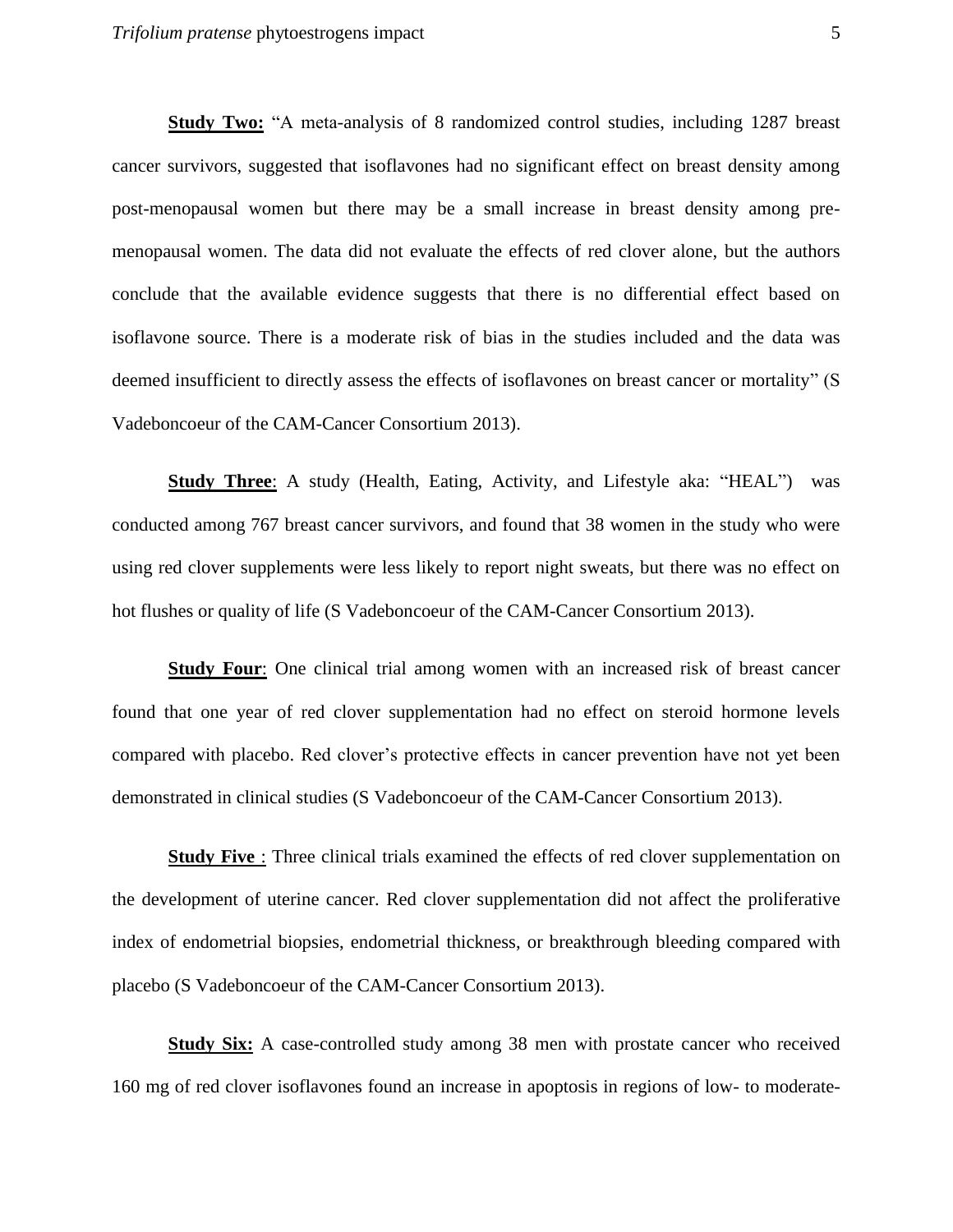grade cancer but no differences in PSA, Gleason score, and serum testosterone (S Vadeboncoeur of the CAM-Cancer Consortium 2013).

**Study Seven:** A case report of a 66 year old male with high-grade adenocarcinoma who, of his own initiative, took 160 mg of red clover phytoestrogens (Promensil) daily for the 7 days leading up to his prostatectomy also reported that his prostatectomy specimen revealed histological changes consistent with tumour regression (S Vadeboncoeur of the CAM-Cancer Consortium 2013).

**Study Eight:** A systematic review was conducted on breast cancer patients or those at risk for breast cancer. Subjects were given red clover isoflavones (and soy). Assessments were made to evaluate 1) any impact of the risk for primary breast cancer or breast cancer recurrence 2) the impact of isoflavones on surrogate endpoints for predicting breast cancer risk, including circulating estradiol and effects on estrogen responsive tissues such as the breast, endometrial, and vaginal tissues, and 3) the efficacy of isoflavones in treating menopausal symptoms in patients who have undergone breast cancer treatment.

Observational studies had to report on risk of primary breast cancer or breast cancer recurrence associated with soy or red clover consumption compared with non-consumption in a prospective or retrospective design*. In vitro* and *in vivo* studies were excluded due to the high risk for confounding and previous work on natural health products (vitamin A) showing a lack of correlation between preclinical and clinical results. Due to the nature of (soy as a commonly consumed food and) red clover as a non-dietary item, there were limited observational studies of red clover consumption expected or identified.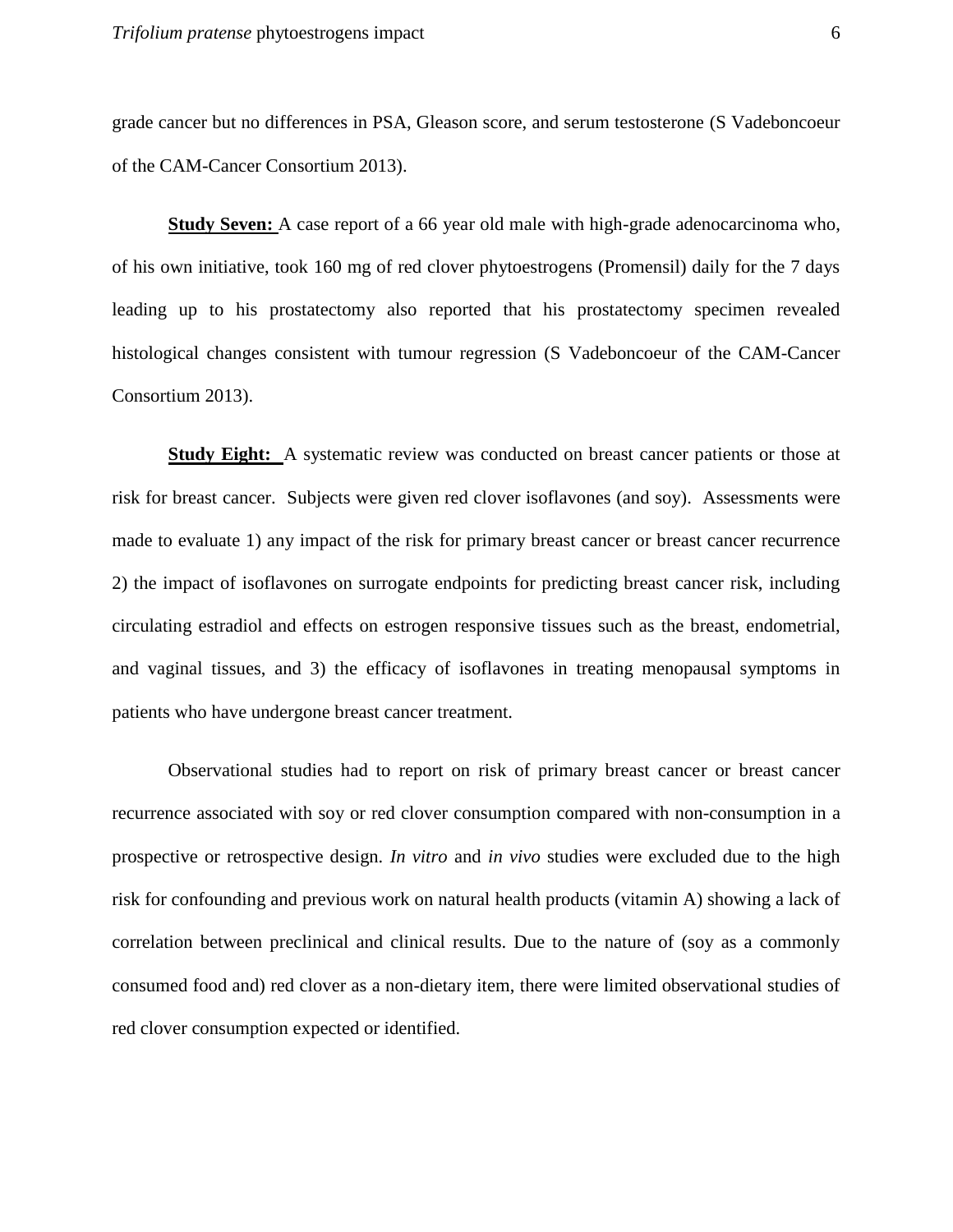Powles et al investigated the effect of red clover in 401 women with a family history of breast cancer (at least one first degree relative affected), assessing circulating FSH, endometrial thickness, mammographic density, and bone density. Participants were randomized to receive 40mg red clover isoflavones (Promensil®) or placebo for three years.

Neither of the randomized control studies reported on breast cancer incidence rates, however surrogate markers of estrogenic activity were examined. Atkinson reported no significant changes in estradiol, FSH, or LH over the one year period. No significant changes in mammographic density among both pre- and post-menopausal women; no significant changes in endometrial thickness between groups though neither of these markers are considered to be highly specific or sensitive predictors of breast cancer risk.

Atkinson reported a significant interaction between treatment group allocation and the ESR1 polymorphism with respect to effect on mammographic breast density. It is difficult to predict if or how a possible increase in breast density might affect breast cancer risk among TT carriers.

The only adverse effects reported were most commonly included breast abnormality, "skin related symptoms" (not described), and other minor adverse events, however these were equally distributed between red clover and placebo groups (Powles TJ et al 2008).

**Study 9:** A systemic review was conducted on (soy and) red clover for efficacy in improving menopausal symptoms in women with breast cancer, and for potential impact on risk of breast cancer incidence or recurrence.

"Evidence on red clover is limited; however existing studies suggest that it may not possess breast cancer-promoting effects" (Fritz, et al 2013).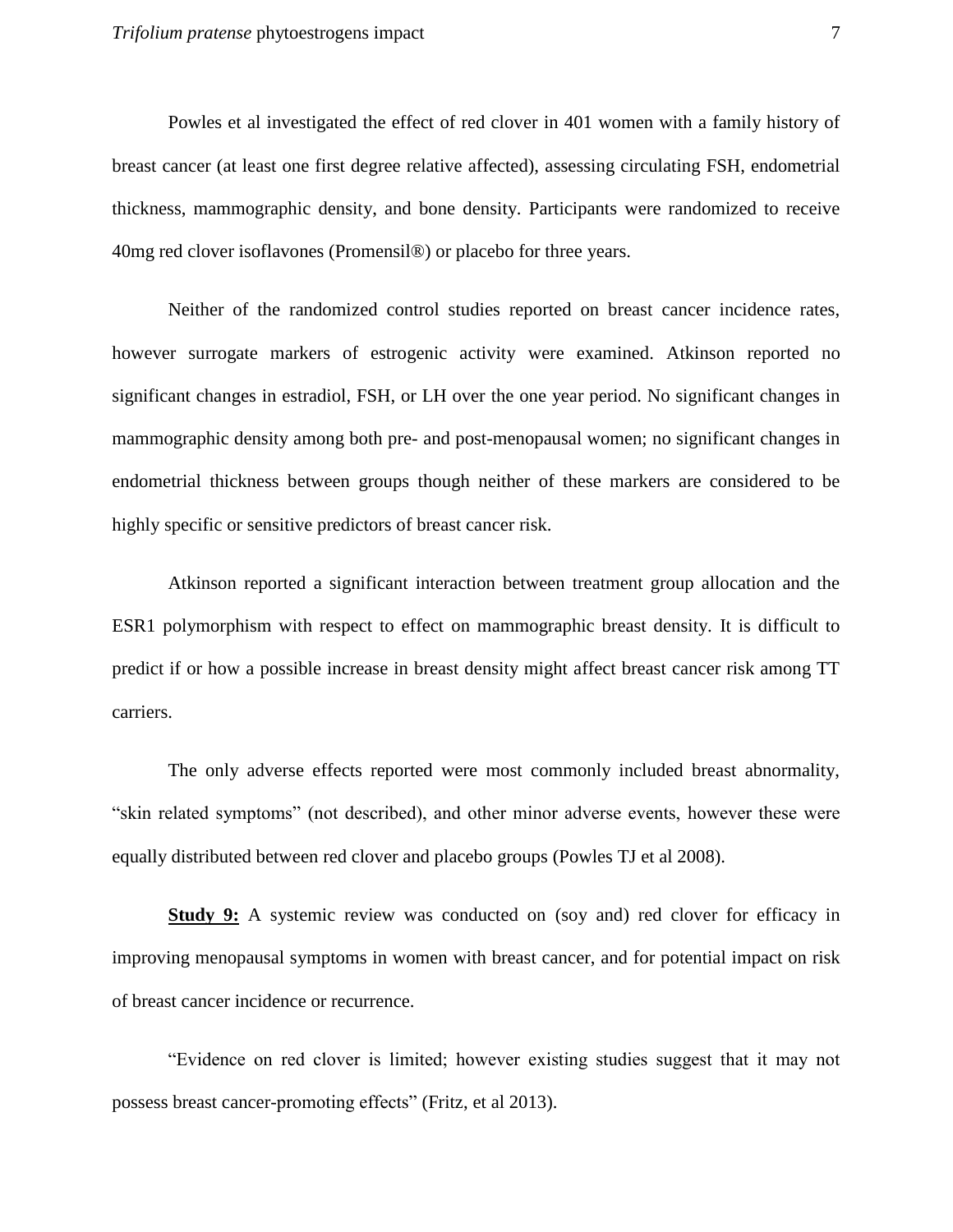# **Discussion**

*T. pratense,* belonging to the pea (legume) family, contains plant-based estrogens called phytoestrogens, specifically isoflavones . The four main types found in *T. pratense*, from highest concentrations to lowest, are formononetin, biochanin A, daidzein and genistein. Most research studies seemed to favor either formononetin or biochanin A. These estrogens have very mild effects on the body compared to xenoestrogens and natural estrogens.

Xenoestrogens are human-made chemical estrogens found in plastics, pesticides, pollution, pharmaceutical drugs such as oral contraceptives, and other toxins we are exposed to regularily. They are considered to be estrogen disruptors, which can alter the natural balance of hormones in the body, often leading to estrogenic imbalances and cancers. These types of estrogens are very aggressive.

Women's bodies produce natural estrogens called estradiol and estrone. Estrogen receptors are found inside cells, and only estrogens or closely-related molecules are able to bind. Phytoestrogens exert a weaker estrogenic effect on cells than endogenous estrogens and xenoestrogens. When receptor sites are occupied with the less estrogenic phytoestrogens, fewer sites are available for the more potent endogenous estrogens or xenoestrogens" (Blankenspoor 2014).

Juliette Blankenspoor's analogy helps the reader further understand how estrogens affect the body: " Imagine a lock on a doorknob (estrogen receptor site), now picture a key (phytoestrogen) fitting into the lock and turning the key. Now imagine a second key coming along (endogenous estrogen); it can't fit into the lock because there's already a key there, blocking its way (phytoestrogen). The phytoestrogen key opens the door gently, while the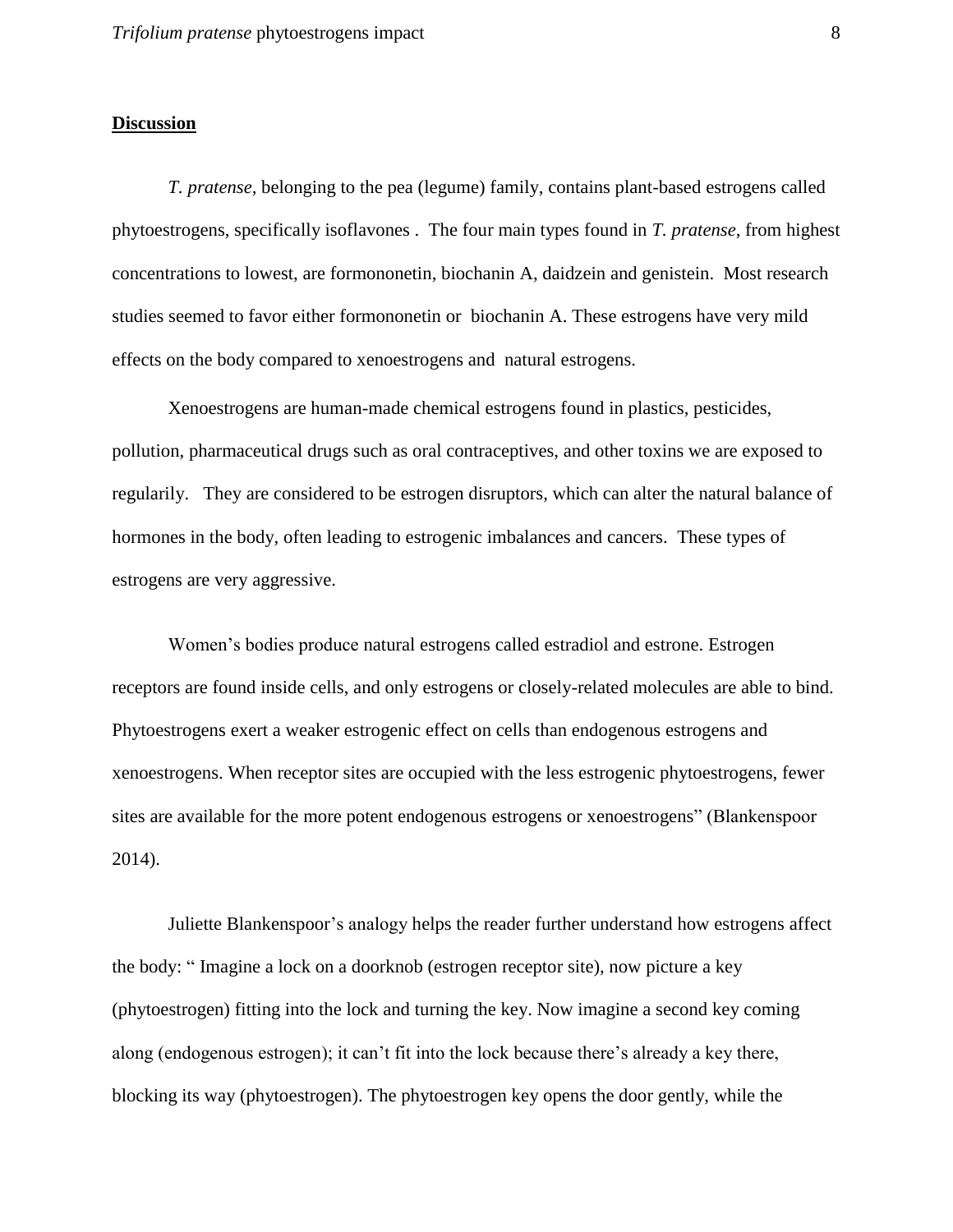endogenous estrogen would cause the door to fling open with wild abandon. Why do we want to gently open the door? Because most modern women have estrogen dominance, or a relative imbalance of estrogen to progesterone—turning down the estrogen dial by slowly opening the door is a good thing " (Blankenspoor 2013).

### **Conclusions and Recommendations**

Although *Trifolium pratense* contains phytoestrogens, they have a much more mild effect than other estrogens to which we are exposed. In fact, having a healthy plant estrogen in a cell receptor may prove protective to the body from more harmful and stronger xenoestrogens, which can mutate cells and lead to cancer.

Recommendations for further research on *Trifolium pratense* in relation the phytoestrogen impact on the body, should be based on human subjects with long term follow up to monitor potential reoccurrence of estrogenic based cancers. Studies on *T. pratense* used in whole plant form, harvested at the same time of year to ensure high concentrations and constancy of isoflavone constituents are favored over research conducted with isolated active constituents in standardized supplements, as used in most present day studies.

#### **References**

1. Booth NL, Overk CR, Yao P, et al. (2006) *The chemical and biologic profile of a red clover (Trifolium pratense L.) phase II clinical extract.* J Altern Complement Med. 2006 Mar;12(2):133-9. Retrieved from http://www.ncbi.nlm.nih.gov/pubmed/16566672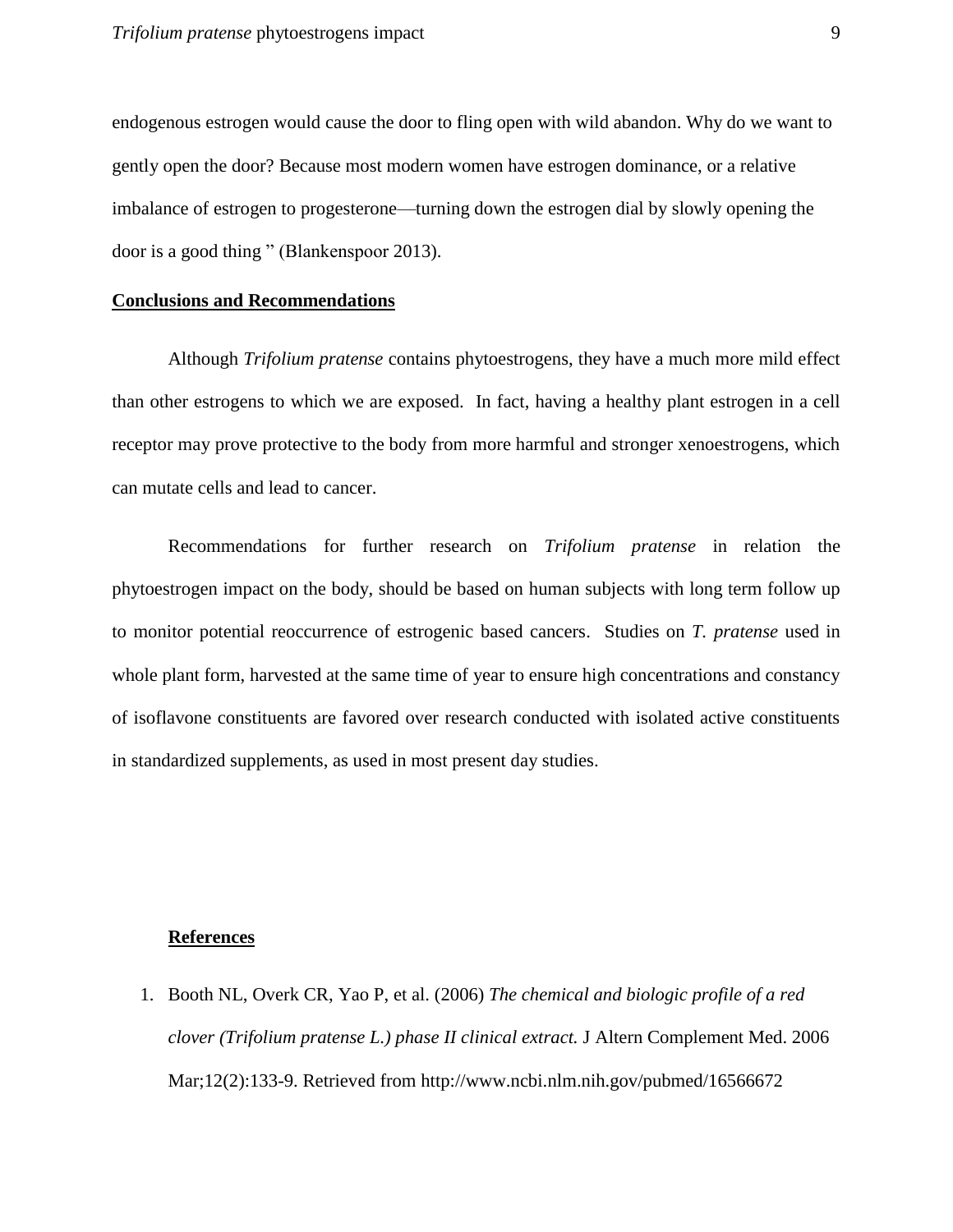- 2. Blankespoor, J. (Personal communication, February 2014)
- 3. Blankespoor, J. (2013). *The Ecology of Estrogen in the Female Body*. Retrieved from http://blog.chestnutherbs.com/the-ecology-of-estrogen-in-the-female-human-body
- 4. Blankespoor, J. (2014). *Phytoestrogens*. Retrieved from http://blog.chestnutherbs.com/phytoestrogens
- 5. Booth, N., Overk, C., Yao, P., Totura, S., Deng, Y., Hedayat, A. S., Bolton, J, Pauli, G., Farnsworth, N. (2006). *Seasonal variation of red clover (Trifolium pratense L., Fabaceae) isoflavones and estrogenic activity.*J Agric Food Chem. 2006 February 22; 54(4): 1277–1282. doi: 10.1021/jf052927u
- 6. Booth NL, Overk CR, Yao P, et al. (2006) *The chemical and biologic profile of a red clover (Trifolium pratense L.) phase II clinical extract*. J Altern Complement Med. 2006 Mar;12(2):133-9. Retrieved from http://www.ncbi.nlm.nih.gov/pubmed/16566672
- 7. Chen J1 Zeng J, Xin M, Huang W, Chen X.(2011) *Formononetin induces cell cycle arrest of human breast cancer cells via IGF1/PI3K/Akt pathways in vitro and in vivo.* Horm Metab Res. 2011 Sep;43(10):681-6. doi: 10.1055/s-0031-1286306. Epub 2011 Sep 19.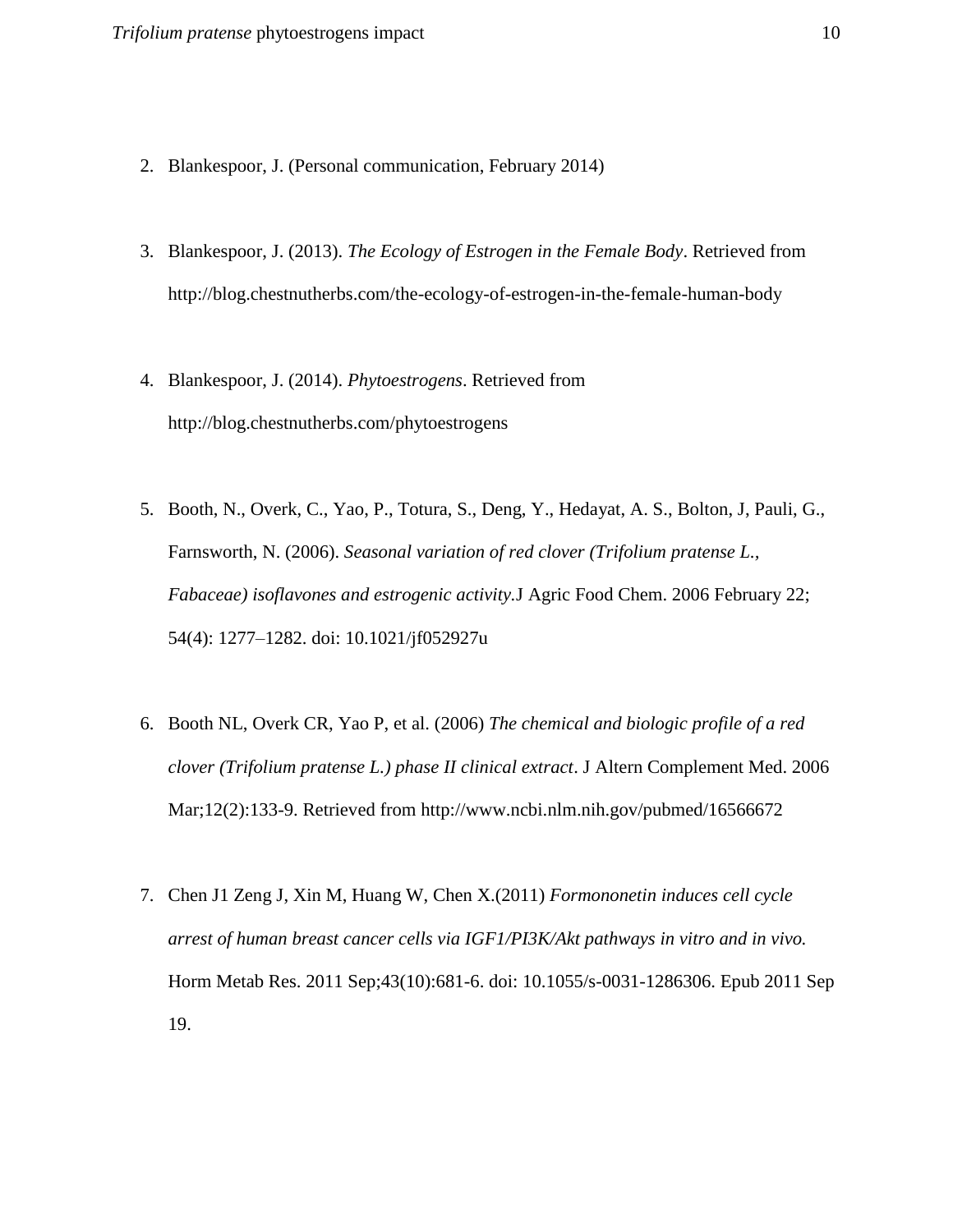- 8. Duffy, C., Perez, K. and Partridge, A. (2007). *Implications of Phytoestrogen Intake for Breast Cancer.* CA: A Cancer Journal for Clinicians, 57: 260–277. doi: 10.3322/CA.57.5.260
- 9. Fritz H, Seely D, Flower G, Skidmore B, Fernandes R, Vadeboncoeur S, Kennedy D.,… Fergusson D. (2013) *Soy, red clover, and isoflavones and breast cancer: a systematic review.* doi: 10.1371/journal.pone.0081968. eCollection
- 10. Ganora, L. (2009) Herbal Constituents: Foundations of Phytochemistry. Herbalchem Press. Louisville, CO.
- 11. Hoffmann, D. (2003) Medical herbalism: The science and practice of herbal medicine. Healing Arts Press. Rochester, VT.
- 12. Kula K, Walczak-Jedrzejowska R, Słowikowska-Hilczer J, Wranicz JK, Kula P, Oszukowska E, Marchlewska K. (2005) *Important functions of estrogens in men--breakthrough in contemporary medicine.* Przegl Lek. 2005;62(9):908-15. Review. Polish. PubMed PMID: 16541728.Retrieved from http://www.ncbi.nlm.nih.gov/pubmed/16541728
- 13. Memorial Sloan Kettering Cancer Center (2014). *Red Clover*. Retrieved from http://www.mskcc.org/cancer-care/herb/red-clover